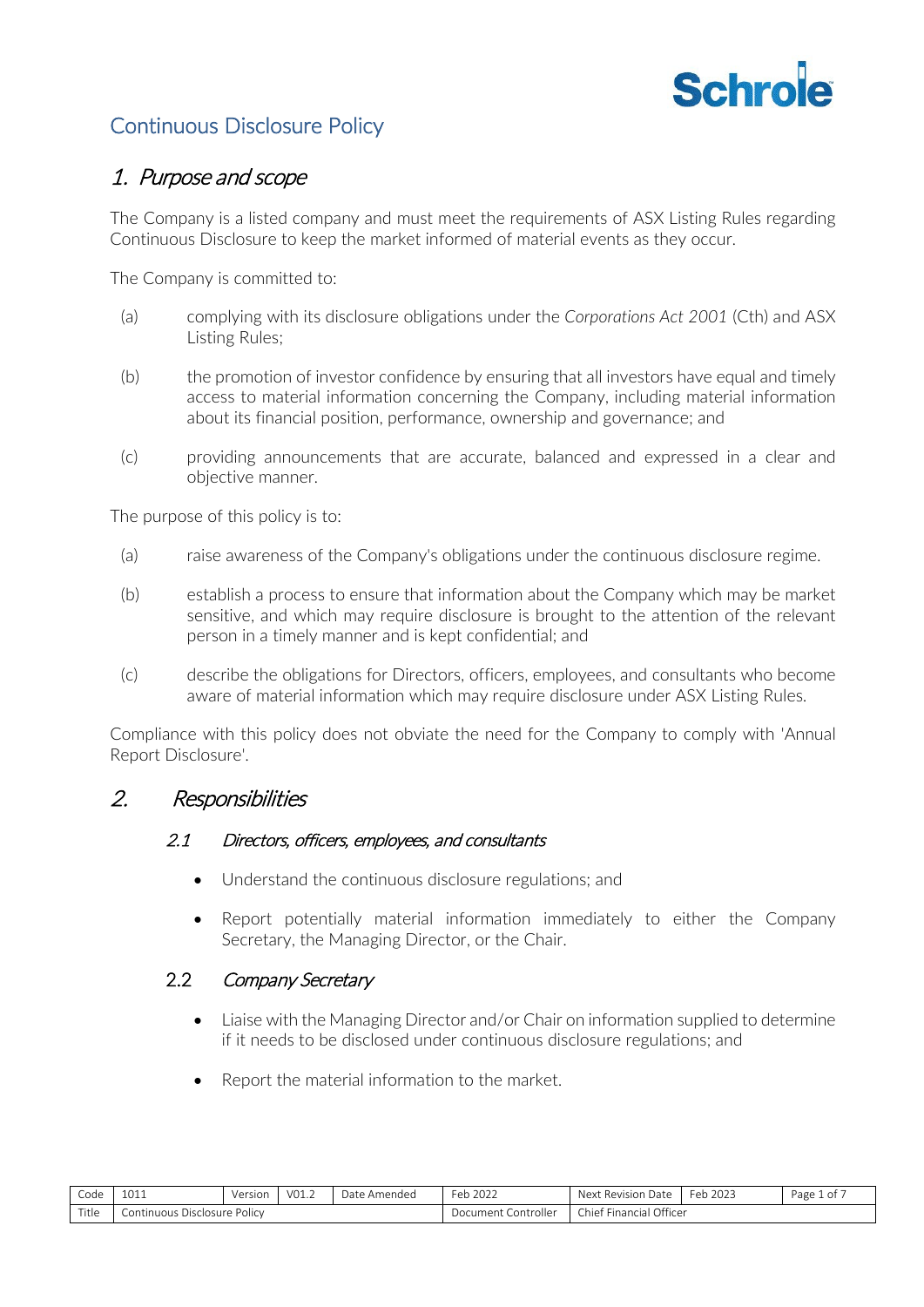

# 3. Policy

Directors, officers, employees, and consultants will make themselves aware of the continuous disclosure regulations in the ASX Listing Rules.

If any director, officer, employee, or consultant becomes aware of any fact or circumstance which may give rise to a requirement to disclose such information under the ASX Listing Rules, they will immediately inform either the Company Secretary, the Managing Director, or the Chair.

Prior to disclosure, the Company Secretary, in conjunction with the Managing Director and/or the Chair, will review the information to enable a judgement as to the appropriate disclosure to be made.

If there is uncertainty over the requirement to comply with the continual disclosure requirements, then the Company will seek external legal advice.

The Company, through the Company Secretary, will notify the market of any information it is determined is required to be disclosed.

In accordance with ASX Listing Rules, the Company will immediately notify the market of information:

- (a) concerning the Company that a reasonable person would expect to have a material effect on the price or value of the Company's securities; and
- (b) that would, or would be likely to, influence persons who commonly invest in securities in deciding whether to acquire or dispose of the Company's securities.

The only exception to this is where the ASX Listing Rules do not require such information to be disclosed.

The Company Secretary will ensure that the Board receives a copy of all material ASX announcements promptly after they have been made.

## 3.1 Internal notification and decision-making concerning the disclosure obligation

The Board has designated the Company Secretary as the person responsible for overseeing and coordinating disclosure of information to the market as well as communicating with the relevant authorities. The Company Secretary will be responsible for ensuring that Company announcements are made in a timely manner, and will establish a vetting procedure to ensure that the announcements are factual and do not omit any material information.

The Company Secretary will also ensure that Company announcements are expressed in a clear and objective manner that allows investors to assess the impact of the information when making investment decisions.

To assist the Company Secretary to fulfil the Company's disclosure requirements, executive staff are responsible for immediately communicating to the Company Secretary any possible continuous disclosure matter concerning the operations of the Company. Executive staff are responsible for ensuring that the information is provided to the Company Secretary as soon as they become aware of it and that it is factual and does not omit any material information. Executive staff will promptly respond to requests from the Company Secretary for further information concerning the possible continuous disclosure matter.

| Code  | 1011                         | Version | V01.2 | Date Amended | Feb 2022            | Next Revision Date      | Feb2023 | Page 2 of 7 |
|-------|------------------------------|---------|-------|--------------|---------------------|-------------------------|---------|-------------|
| Title | Continuous Disclosure Policy |         |       |              | Document Controller | Chief Financial Officer |         |             |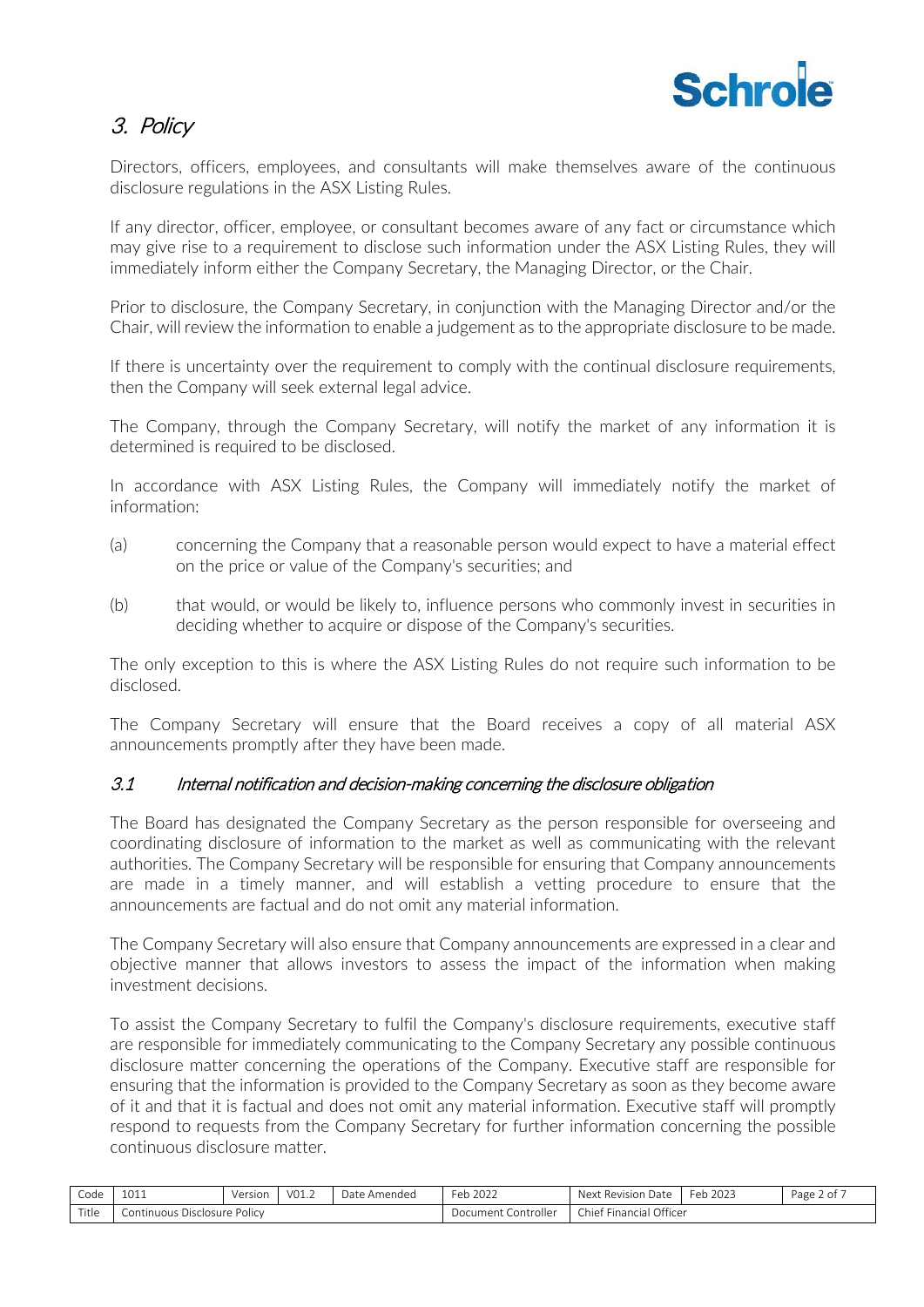

The Company Secretary, after consultation with the Chair and Managing Director, determines whether information should be disclosed to the market.

# 3.2 Promoting and monitoring compliance

The Company has a Continuous Disclosure Committee, comprising the following:

- (a) Company Secretary.
- (b) Chair or if unavailable, the Chair of the Audit and Risk Committee; and
- (c) Managing Director.

The purpose of the Continuous Disclosure Committee is to promote and monitor compliance with the Company's continuous disclosure obligations and to ensure that all employees are aware of this policy. In addition, the Continuous Disclosure Committee is responsible for ensuring that all staff are aware of the type of information that needs to be communicated and their obligation to communicate to the Company Secretary any possible continuous disclosure matter.

A meeting of the Committee may be convened from time to time to consider particular continuous disclosure issues.

On a daily basis, the Company Secretary is charged with monitoring compliance with this policy. As part of that monitoring, all major announcements to the market will be reviewed for compliance with this policy. All public announcements will also be audited for compliance. These compliance reviews will be reported to the Continuous Disclosure Committee as part of their regular review of compliance. Any possible non-compliance will be reported to the Board at its next meeting. The Company Secretary must notify both the Chair and the Managing Director at the earliest opportunity if they believe that a false market in the Company's securities either exists or has the possibility to exist.

## 3.3 Measures for seeking to avoid the emergence of a false market in the Company's securities

The Company recognises that a false market in the Company's securities may result if the Company provides incomplete information to the market or if the Company fails to respond to market and media speculation that may, or may be likely to, have an impact on the price of the Company's securities.

While the Company does not, in general, respond to market speculation or rumours unless required to do so by law or other relevant bodies, the Company is committed to disclosing as much information as possible, without harming the Company, to a wide audience of investors through media releases of important milestones, including information that may not strictly be required under continuous disclosure requirements. Information given to the market will also be provided to investors through media releases.

Where appropriate, the Company will request a trading halt to prevent trading in the Company's securities by an inefficient and uninformed market until the Company can make an announcement to the market.

## 3.4 Safeguarding confidentiality of corporate information to avoid premature disclosure

All employees are advised of the confidentiality of Company information. In addition, the Company imposes communication blackout periods for financial information between the end of financial

| Code  | $\sim$<br>ᅩ◡ᅩ                | Version | 1/0 <sup>1</sup><br>$-$ 0 $+$ . 4 $-$ | Date<br>: Amendec | 12022<br>Feb               | . Revision Date<br>Next             | Feh<br>2023 | Page 5<br>. of |
|-------|------------------------------|---------|---------------------------------------|-------------------|----------------------------|-------------------------------------|-------------|----------------|
| Title | Continuous Disclosure Policy |         |                                       |                   | . Controller<br>Document C | . Officer<br>Chief I<br>Financial ( |             |                |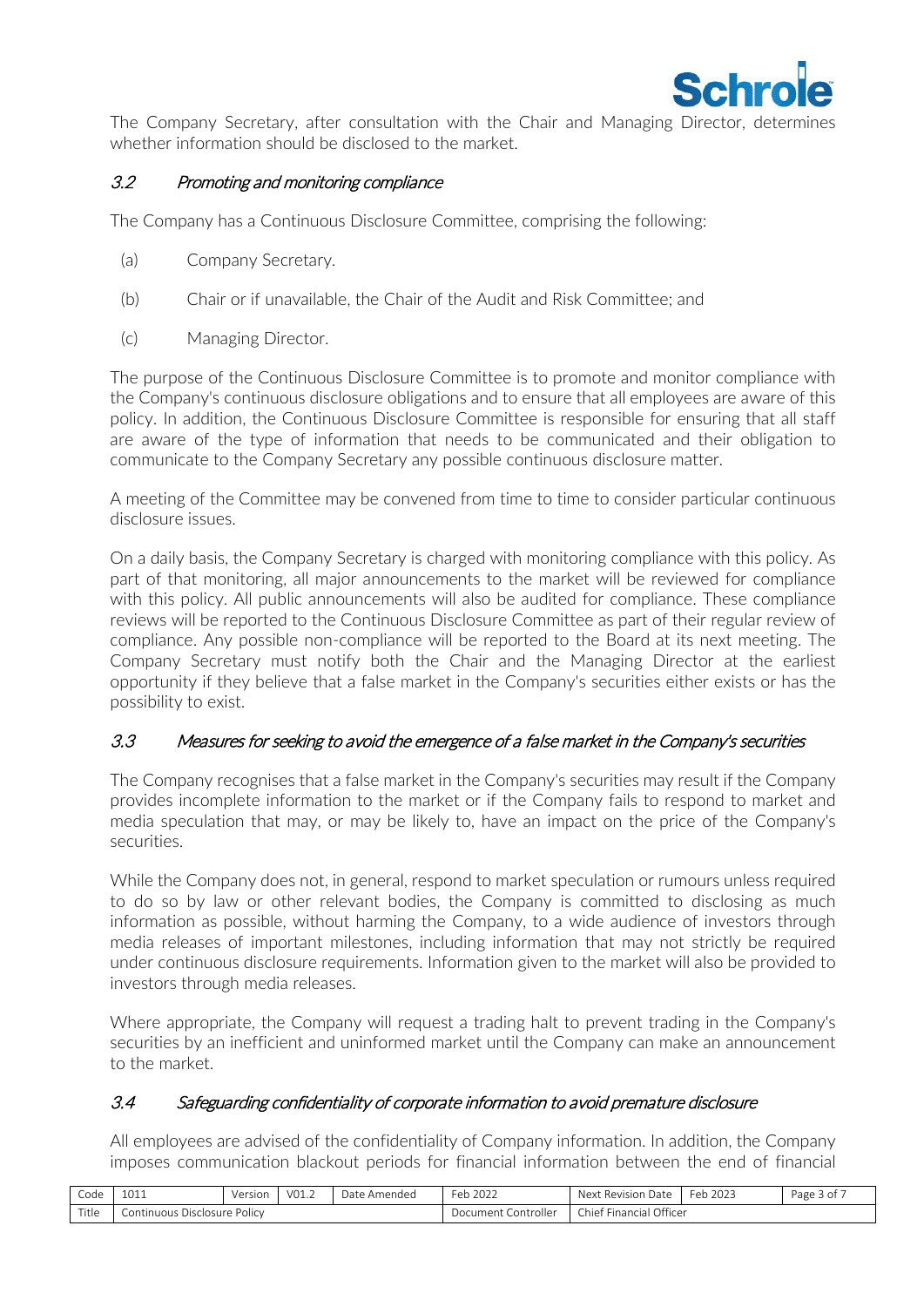

reporting periods and the announcement of results to the market. To protect against inadvertent disclosure of price sensitive information, the Company does not hold meetings or briefings to discuss financial information with individual investors, institutional investors, analysts or media representatives during the communication blackout periods, unless such meetings or briefings are the subject of a specific announcement to the market.

# 3.5 Media contact and comment

The Board has designated the Managing Director or the Chair (where appropriate) to speak to the press on matters associated with the Company. In speaking to the press, the Managing Director or the Chair will not comment on price sensitive information that has not already been disclosed to the market, however, they may clarify previously released information. To assist in safeguarding against the inadvertent disclosure of price sensitive information, the Managing Director or the Chair will be informed of what the Company has previously disclosed to the market on any issue prior to briefing anyone outside the Company.

Subject to the policies of the Board and any committee that the Board may appoint from time to time, the Chair is authorised to comment on:

- (a) annual and half yearly results at the time of the release of the annual or half yearly report.
- (b) resolutions to be put to General Meetings of the Company.
- (c) changes in Directors, any matter related to the composition of the Board or Board processes.
- (d) any speculation concerning Board meetings or the outcomes of Board meetings; and
- (e) other matters specifically related to shareholders.

Subject to the policies of the Board and any committee that the Board may appoint from time to time, the Managing Director is authorised to comment on:

- (a) the Company's outlook.
- (b) any operational matter.
- (c) media queries concerning operational issues which reflect either positively or negatively on the Company.
- (d) proposed or actual legal actions; and
- (e) queries and general discussion concerning the Company's industry.

There will be times when Directors and employees will be approached by the media for public comment. On such occasions, the Director(s) or employee(s) should comply with the following:

- (a) refer the person to the Managing Director or the Chair of the Board as appropriate for comment.
- (b) refrain from disclosing any information, documents, or other forms of data to the person without the prior consent of the Managing Director or the Chair of the Board; and

| Code  | 1011                               | Version | V01.2 | Date<br>: Amended | Feb 2022                 | Next<br>Date<br>Revision             | Feb<br>2023 | Page<br>4 O I |
|-------|------------------------------------|---------|-------|-------------------|--------------------------|--------------------------------------|-------------|---------------|
| Title | Policy<br>Disclosure<br>.ontinuous |         |       |                   | . Controller<br>Document | Officer<br>.<br>Financial<br>chief ' |             |               |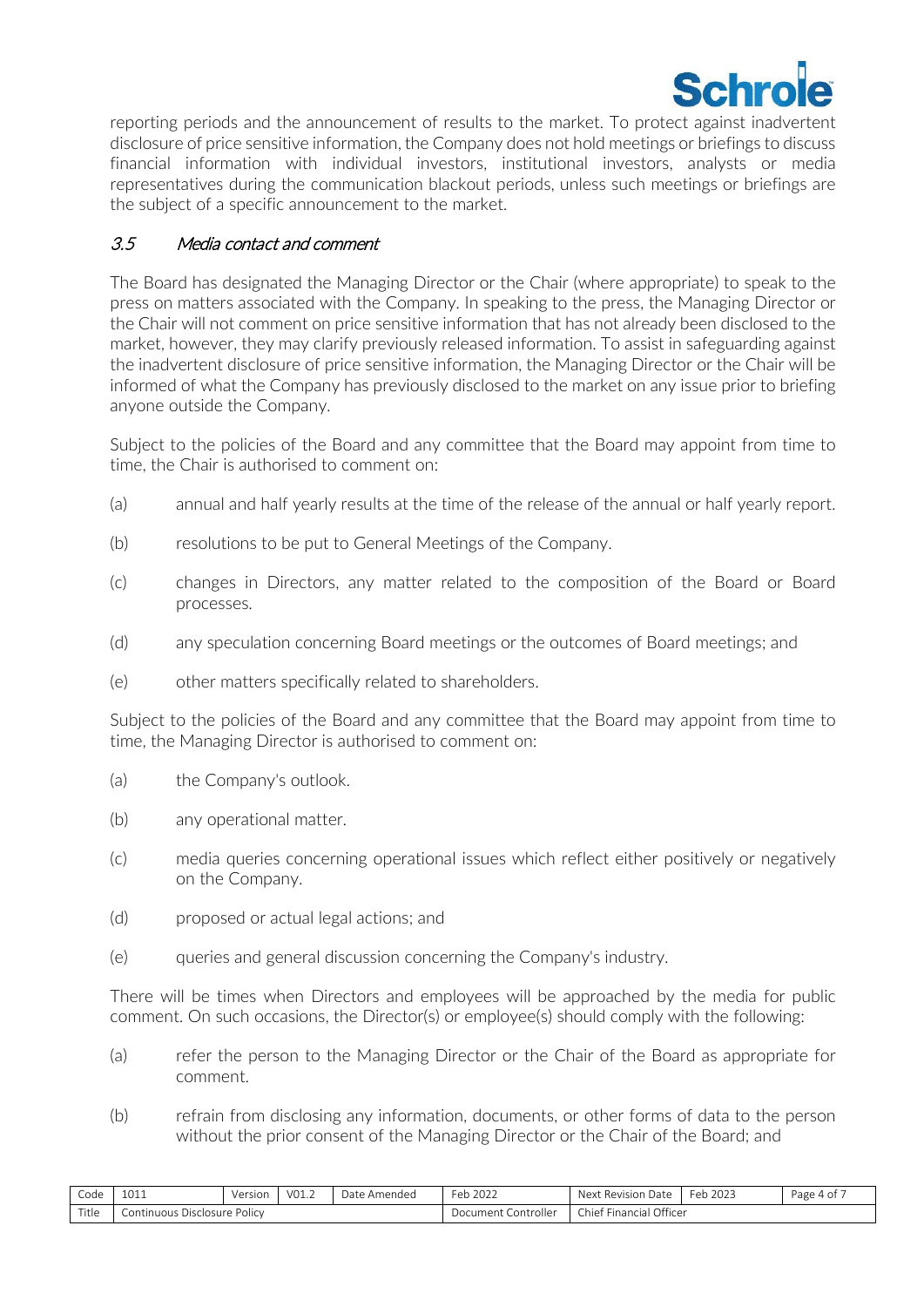

(c) report the person who contacted the Director/employee, the reason (explicit or inferred) for the contact and a summary of any other relevant information as soon as possible to the Managing Director or the Chair.

#### 3.6 External communications including analyst briefings and responses to shareholder questions

The Company discloses its financial and operational results to the market each year/half year/quarter as well as informing the market of other events throughout the year as they occur. Quarterly financial reports, media releases and AGM speeches are all lodged with the relevant authority. As all financial information is disclosed, the Company will only comment on factual errors in information and underlying assumptions when commenting on market analysts' financial projections, rather than commenting on the projections themselves.

In addition to the above disclosures, the Company does conduct briefings and discussions with analysts and institutional investors. However, price sensitive information will not be discussed unless that particular information has been formally disclosed to the market via an announcement. Slides and investor presentations used in briefings will also be released immediately prior to the briefing to the market.

After the conclusion of each briefing or discussion, it will be reviewed to determine whether any price sensitive information has been inadvertently disclosed. If any price sensitive information was disclosed, it will be announced immediately to the market.

Similarly, when answering shareholder questions, price sensitive information will not be discussed unless that particular information has been formally disclosed to the market via an announcement.

Where a question can only be answered by disclosing price sensitive information, the Company will decline to answer it or take it on notice and announce the information to the market prior to responding.

If any new price sensitive information is to be used in briefing media, institutional investors and analysts or in answering shareholder queries, written materials containing such information will be lodged with the relevant authority prior to the briefing commencing. These briefing materials may also include information that may not strictly be required under continuous disclosure requirements.

This policy will form a component of the induction process for all new employees (managers).

The Company is committed to the full and accurate reporting of its financial results. Consequently, when complying with its periodic disclosure requirements, the Company will provide commentary on its financial results. The purpose of the commentary will be to clarify and balance the information in the financial results.

This commentary will be delivered in a manner that is neutral, free from any bias and easy to understand. This may involve the provision of both positive and negative information about the Company that the Company believes is necessary to keep investors fully informed.

The Company respects the rights of its shareholders and to facilitate the effective exercise of those rights the Company is committed to:

- (a) communicating effectively with shareholders.
- (b) giving shareholders ready access to balanced and understandable information about the Company and corporate proposals; and

| Code                   | 1011<br>ᅩ◡ᅩ                  | Version | $\sqrt{0}$<br>$\cup$ 1.4 | Date Amended | Feb 2022            | Next Revision L<br>ı Date | eb 2023<br>Feh. | Page 5 of , |
|------------------------|------------------------------|---------|--------------------------|--------------|---------------------|---------------------------|-----------------|-------------|
| $T_{\text{H}}$<br>itie | Continuous Disclosure Policy |         |                          |              | Document Controller | Chief Financial Officer   |                 |             |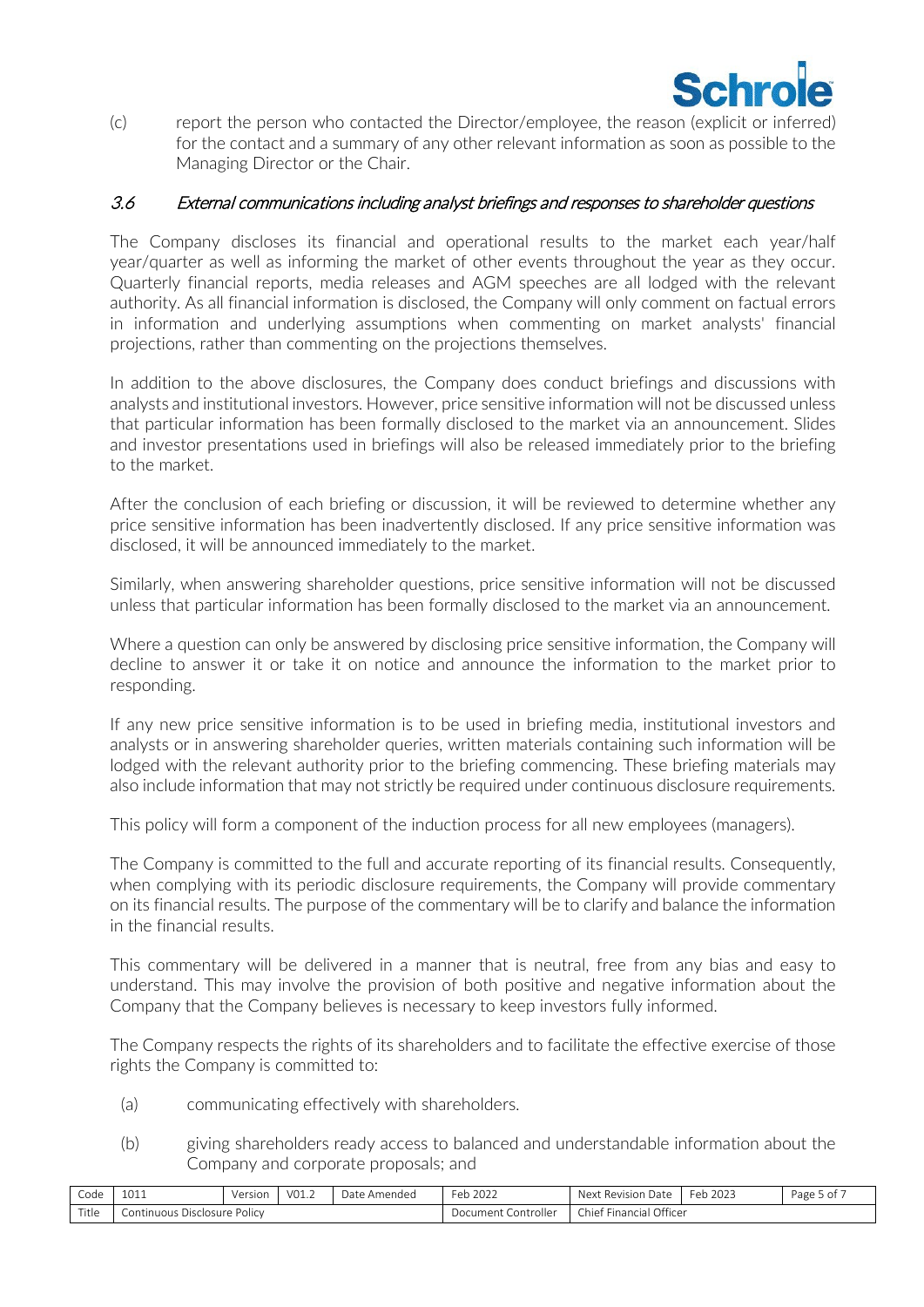

(c) making it easy for shareholders to participate in general meetings of the Company.

# 3.7 Provision of information

The Company will communicate with shareholders in three main ways:

- (a) through releases to the market.
- (b) through information provided directly to shareholders at general meetings of the Company; and
- (c) market releases.

It is the Company's policy to comply with its continuous and periodic disclosure obligations. In accordance with the Company's continuous disclosure policy, unless exempted by the ASX Listing Rules, the Company will immediately notify the market of information:

- (a) concerning the Company that a reasonable person would expect to have a material effect on the price or value of the Company's securities; and
- (b) that would, or would be likely to, influence persons who commonly invest in securities in deciding whether to acquire or dispose of the Company's securities.

Where practicable the Company will also make available the opportunity for shareholders to participate in new and substantive investor presentations by dialling-in or live-streaming the presentation, or by uploading a transcript or recording of the presentation to ASX subsequently. The Company is not required to make available presentations that do not contain new market sensitive information.

"Substantive" presentations include results presentations and the types of presentations given at annual general meetings, investor days or broker conferences.

## 3.8 Company website

The Company provides general information about the Company and its operations, details of the Company's corporate governance policies and procedures and information specifically targeted at keeping the Company's shareholders informed about the Company on its website.

In particular, where appropriate, after confirmation of receipt by the relevant authority, the following will be posted to the website:

- (a) relevant announcements made to the market;
- (b) media releases;
- (c) information provided to analysts or the media during briefings;
- (d) the full text of notices of meeting and explanatory material;
- (e) information related to general meetings, including the Chair's address, speeches and voting results;
- (f) copies of press releases and announcements for the preceding year; and

| Code  | 1011<br>UII                  | Version<br>5.51 | V01.2 | Date Amended | Feb 2022            | Next Revision Date      | Feb 2023 | Page 6 of |
|-------|------------------------------|-----------------|-------|--------------|---------------------|-------------------------|----------|-----------|
| Title | Continuous Disclosure Policy |                 |       |              | Document Controller | Chief Financial Officer |          |           |